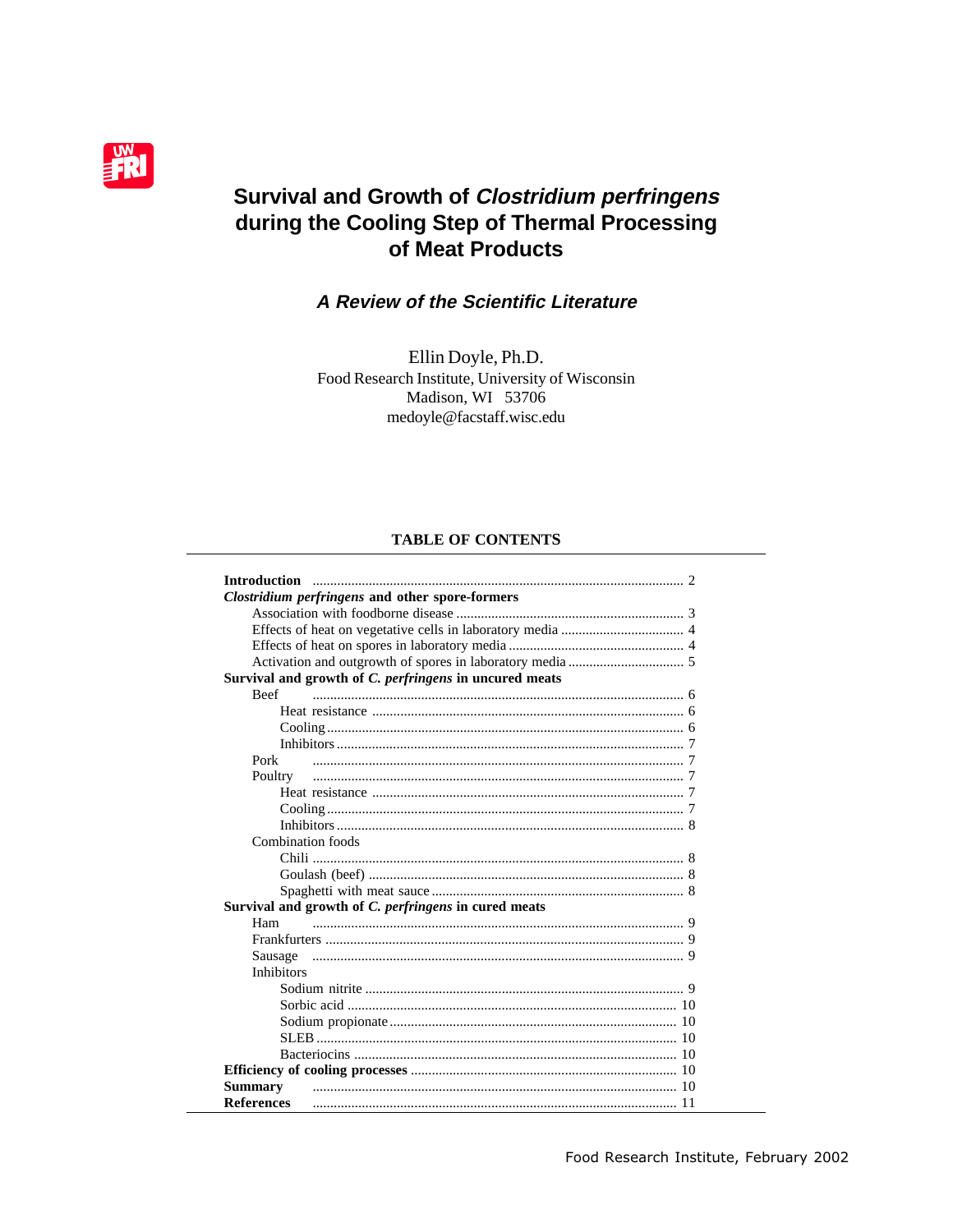# **Introduction**

Inadequate thermal processing and post-processing contamination can result in the presence of foodborne pathogens in cooked ready-to-eat (RTE) meat products. While thermal processing of meat products should be sufficient to destroy vegetative bacterial pathogens, bacterial spores may survive cooking and multiply during cooling. Spores of foodborne bacterial pathogens, such as *Bacillus cereus*, *Clostridium botulinum*, and *Clostridium perfringens*, are very heat-resistant and usually cannot be killed during processing without compromising the nutritional value and/or organoleptic properties of the food. Many spores are activated by heat and may germinate and grow if the process of cooling food to  $\leq 5^{\circ}$ C is prolonged. Post-cooking contamination with microbes such as *Staphylococcus aureus*, *Listeria monocytogenes*, and *Salmonella* spp. can also cause foodborne disease if the pathogens multiply or produce toxin.

Cooling processes must be designed to minimize or completely prevent growth of sporeforming foodborne pathogens. The USDA's draft compliance guidelines for RTE meat and poultry products state that during stabilization (cooling) there should be no growth of *Clostridium botulinum* and no more than  $1 \log_{10}$  growth of *Clostridium perfringens* throughout the meat (*40*).

Why should *C. perfringens* be the indicator organism for safety of cooling processes? Data from two studies on outgrowth of *B. cereus*, *C. perfringens,* and *C. botulinum*, during cooling of inoculated cooked ground beef, demonstrated that *C. perfringens* multiplied by  $4-5 \log_{10}$  if cooling took 18 hours while the other two organisms did not grow during this time (*72, 73*). Of the three pathogenic spore-formers, *C. perfringens* is most often associated with meat; improper holding temperatures and/or inadequate cooking are contributing factors in nearly all outbreaks investigated by the Centers for Disease Control (Table 1). Therefore, outgrowth of *C. perfringens* is a logical choice as the standard to assess the safety of cooling processes.

Since the optimal growth temperature for *C. perfringens* is in the range of 109–117°F (43–47°C) where the generation time may be as short as 8 minutes, it is important to rapidly cool foods through this temperature range. Therefore, the USDA guideline states that cooling of meat from 130 to  $80^{\circ}$ F (54.4 to 26.6 $^{\circ}$ C) should take no longer than 1.5 hours and cooling from

80 to 40°F (26.6 to 4.4°C) take no more than 5 hours (*40*).

Recommendations from the Campden and Chorleywood Food Research Association (UK) are to cool uncured meats with low levels of contamination from 122 to  $53.6^{\circ}F(50 \text{ to } 12^{\circ}C)$  within six hours and from 53.6 to 41°F (12 to 5°C) within one hour. For cured meats containing salt and nitrites, the cooling time may be extended by approximately 25%. However, if the product contains high levels of spores, these recommended cooling times may be too long to ensure safety (*44*). (Further description of data from these experimental studies can be found in the section on Ham.)

Growth models for various foodborne pathogens have been developed by USDA scientists. These are the models currently available (*117*):

- ◆ Growth Models for *Aeromonas hydrophila, Bacillus cereus, Clostridium perfringens, Escherichia coli O157:H7, Listeria monocytogenes, Salmonella, Shigella flexneri, Staphylococcus aureus*, and *Yersinia enterocolitica*
- ◆ Non-thermal inactivation/survival models for *Escherichia coli* O157:H7, *Listeria monocytogenes*, *Salmonella* spp., and *Staphylococcus aureus*
- ◆ Thermal inactivation models for *Clostridium botulinum*, *Escherichia coli* O157:H7 and *Listeria monocytogenes*
- ◆ Gamma Irradiation models for *Salmonella typhimurium*, *Escherichia coli* O157:H7 and "Normal" flora in meats
- ◆ Cooling/Growth models for *Clostridium botulinum* and *Clostridium perfringens*
- ◆ Time-to-Toxigenesis model for *Clostridium botulinum* on fish
- ◆ Time-to-Turbidity models for *Clostridium botulinum*

The focus of this literature review is the presentation of published data on the potential survival of sporeformers during cooling. There are few journal articles that address this question directly. These papers as well as articles which describe compounds and conditions inhibitory to growth will be summarized. Some modeling programs, using data from growth studies, have been developed and these can aid in predicting growth under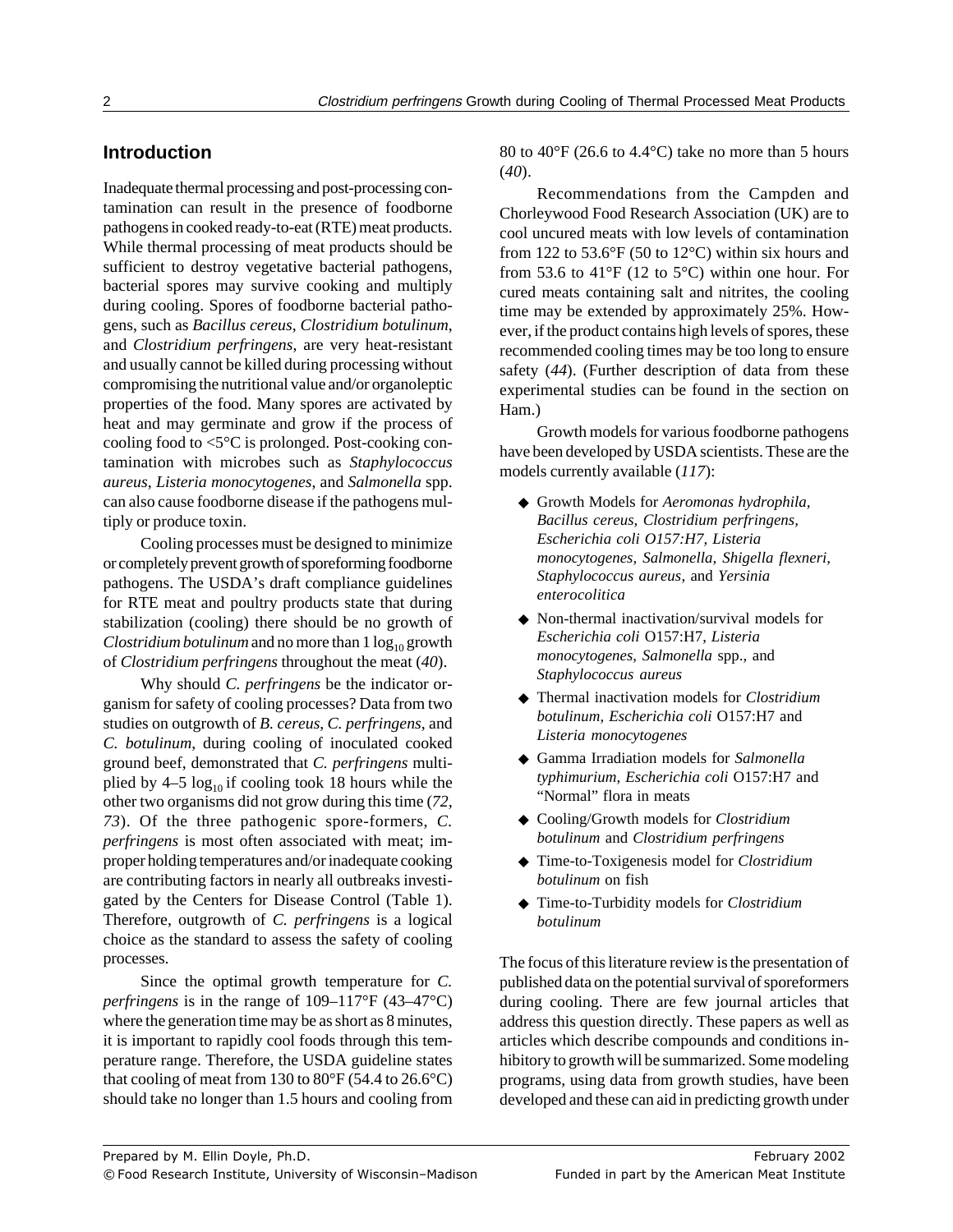different conditions. In addition, some references on cooling rates of different meats will be included even where there is no mention of pathogen survival.

In order to address the issue of potential outgrowth in various meat products, information on the effects of water activity, pH, sodium chloride, curing salts, and other preservatives on growth and survival of *C. perfringens* will be included. These data may help food processors estimate the likelihood of spore outgrowth at different temperatures during cooling after normal processing conditions.

# **Clostridium perfringens and other foodborne spore-formers**

## **Association with foodborne disease**

Three species of spore-forming bacteria are associated with foodborne disease: *Clostridium botulinum, Clostridium perfringens,* and *Bacillus cereus*. Of these, *C. perfringens* causes the most outbreaks and cases but *C. botulinum* is most likely to cause death. Data reported to CDC on outbreaks caused by these pathogens during 1988–1997 are listed in Table 1 (*13, 14*). Most cases of botulism are recognized and reported, but illness due to the other sporeformers is generally mild and many cases are not reported. It has been estimated

that there are 27,360 cases of foodborne *B. cereus* infections and 248,520 cases of foodborne *C. perfringens* occurring yearly in the U.S. (*90*).

*Clostridium perfringens* has been recognized as a cause of foodborne illness since the late 1940s. Typical outbreaks are associated with meat or poultry served in restaurants, homes for the elderly, or at large gatherings. Meats have often been cooked properly but invariably were held at room temperature for excessive lengths of time or cooled in large batches such that the cooling rate was insufficient to inhibit bacterial growth (*42*). The CDC reported on two such outbreaks related to corned beef served at large St. Patrick's Day dinners (*12*).

Early data (before 1980) on growth of *C. perfringens* in different meats has been summarized in a review. Cells grew at temperatures ranging from 15 to 51°C, with reported generation times as short as 8.5 min (*26*). At optimal temperatures, high concentrations of *C. perfringens* (106 to 108 cells per ml or gram) could accumulate and cause symptoms of diarrhea and abdominal pain. Further information on foodborne illness caused by *C. perfringens* has been reviewed (*36, 119*).

*Bacillus cereus* can also contaminate meat. *B. cereus* spores are commonly present in spices, and these may be the source of this bacterium in some

|                              |                | <b>B.</b> cereus |                | C. botulinum |                | C. perfringens |
|------------------------------|----------------|------------------|----------------|--------------|----------------|----------------|
| Number of reported outbreaks | 14             | (21)             | 13             | (40)         | 57             | (40)           |
| Number of reported cases     | 691            | (433)            | 56             | (133)        | 2772           | (3801)         |
| Number of reported deaths    | $\Omega$       | (0)              | 1              | (11)         | $\Omega$       | (1)            |
| Occurred in:                 |                |                  |                |              |                |                |
| Private home                 | 3              | (4)              | 10             | (24)         | 3              | (3)            |
| Restaurant/cafeteria/deli    | 3              | (9)              | 1              | (0)          | 23             | (12)           |
| Church/school                | $\overline{c}$ | (1)              | $\Omega$       | (0)          | 7              | (7)            |
| Picnic                       | $\Omega$       | (0)              | $\Omega$       | (0)          | 2              | (1)            |
| Vehicles:                    |                |                  |                |              |                |                |
| Beef/pork                    | 1              | (0)              | $\Omega$       | (0)          | 12             | (8)            |
| Chicken/turkey/other meat    | 2              | (2)              | 2              | (10)         | 4              | (9)            |
| Fish/shellfish               | $\Omega$       | (1)              | 1              | (11)         | 1              | (0)            |
| Dairy products               | 0              | (0)              | 1              | (0)          | 1              | (0)            |
| Fruits/vegetables            | $\overline{0}$ | (0)              | 6              | (20)         | $\Omega$       | (0)            |
| Salads                       | 1              | (1)              | $\Omega$       | (1)          | $\overline{c}$ | (1)            |
| Contributing factors:        |                |                  |                |              |                |                |
| Improper holding temperature | 11             | (16)             | 6              | (7)          | 46             | (31)           |
| Inadequate cooking           | 3              | (4)              | 1              | (13)         | 13             | (13)           |
| Contaminated equipment       | 2              | (3)              | $\overline{0}$ | (0)          | 5              | (3)            |

**Table 1.** Sporeformers in Foodborne Outbreaks, 1993–1997 (1988–1992)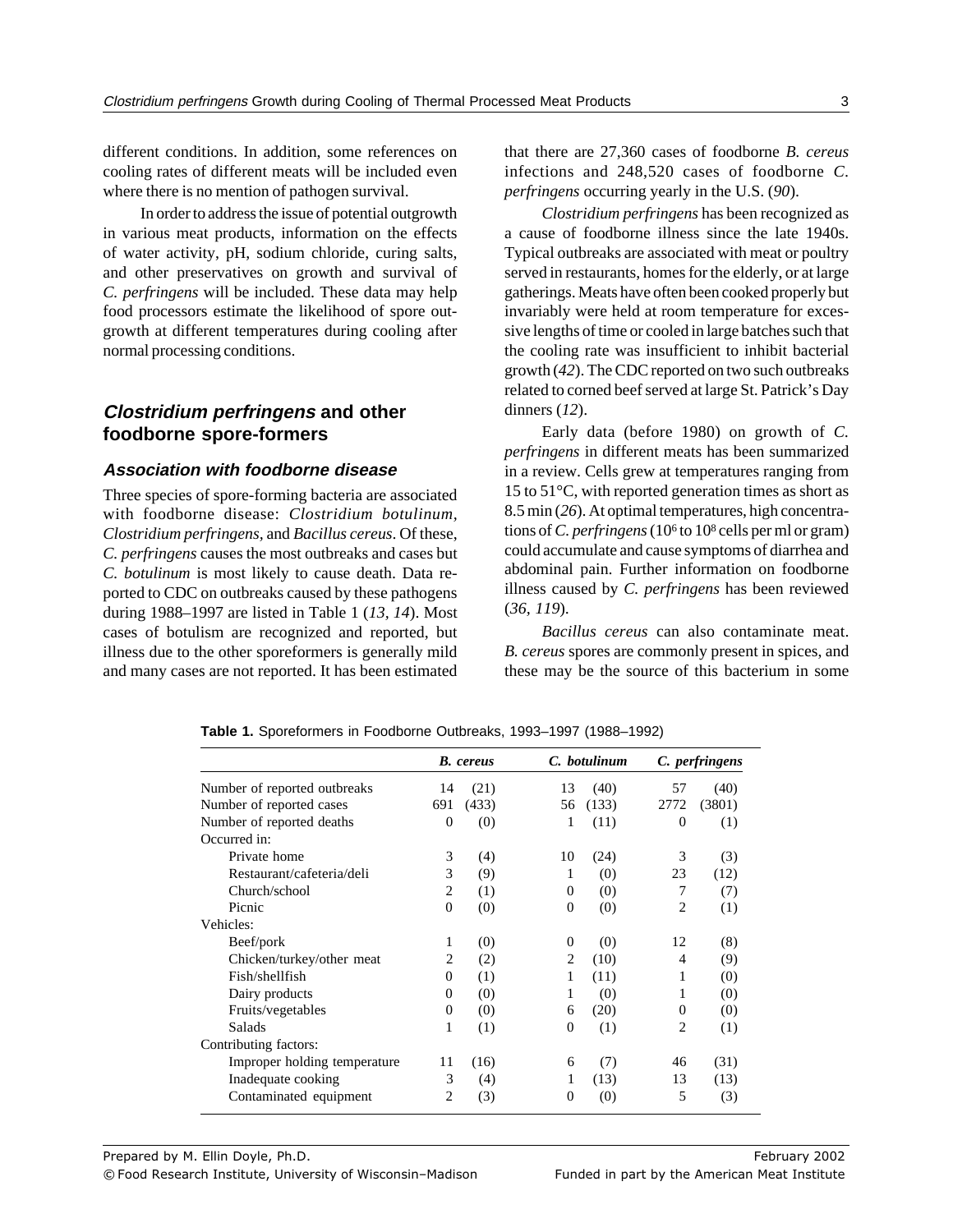meats and gravies. *B. cereus* is also a problem in the dairy industry and is infamous for multiplying in cooked rice left at room temperature (*1*). A variety of foods have been implicated as vehicles for *B. cereus* food poisoning outbreaks (*47*).

Relatively few outbreaks of botulism in the U.S. are traced to meats, but this is not true in some other countries where home canning and preserving of meats is more prevalent. Proteolytic strains of *C. botulinum* produce spores resistant to heat pasteurization but vegetative cells can only grow and produce toxin at temperatures greater than 10°C. Theses strains may present a hazard if food is temperature abused. Non-proteolytic strains have spores that are less heatresistant but cells can grow and produce toxin at refrigerator temperatures (3–4°C). Potential for growth of nonproteolytic *C. botulinum* in pasteurized restructured meat products has been reviewed (*69, 111*).

# **Effects of heat on vegetative cells in laboratory media**

Strains of clostridia and bacilli vary somewhat in temperature requirements for growth and other environmental factors, e.g. acidity and water activity may affect heat sensitivity and spore germination. Table 2 lists the reported growth characteristics of the foodborne sporeformers (*32, 83*). All these bacteria are sensitive to pH <4.4. *C. perfringens* has a higher optimal growth temperature range, and *B. cereus* can tolerate lower water activities.

The potential for microbial growth in a particular meat product depends on a number of factors. Various nutritional and physical factors interact to determine whether, and how fast, an organism will grow. An assessment of the interactive effects of temperature, initial pH, sodium chloride, and sodium pyrophosphate on growth kinetics of *C. perfringens* in laboratory

media demonstrated that the fastest growth (generation time of 12 min) occurred at  $42^{\circ}$ C, pH 6.25, 1.5% sodium chloride and 0.15% sodium pyrophosphate. Lower temperatures and pH depressed growth and higher salt concentrations were also inhibitory, particularly at colder temperatures and in more acidic solutions (*46, 70, 74*). Effects of variations in pH, salt and sodium pyrophosphate levels on the growth of proteolytic (*64*) and nonproteolytic *C. botulinum* have also been modeled (*69*). Other growth models for *C. perfringens, B. cereus*, and *C. botulinum* have been published by the USDA as part of its Pathogen Modeling Program (*117*).

Temperatures above 60°C will generally inactivate vegetative cells, although the presence of salts or fat in the surrounding medium can increase resistance of cells to heat. Previous growth conditions affect heat resistance with growth at a higher temperature and a heat shock of 55°C for 30 min increasing heat resistance (*32, 56*). In addition, strain differences exist: Some strains of *C. perfringens* associated with food poisoning have D (decimal reduction) values at 55°C which are twice that of strains not associated with food poisoning (*104, 105*).

## **Effects of heat on spores in laboratory media**

Bacterial spores are very resistant to heat and survive many cooking and processing treatments. Transformation of these spores to actively growing, toxinproducing vegetative cells is a three stage process: activation, germination, and outgrowth. Heat often serves to activate the spores, and they will subsequently germinate and grow if conditions are favorable (*45*). High temperatures can injure spores, and depending on available nutrients, pH, temperature, and inhibitory substances, injured spores may or may not be able to

|  | Table 2. Growth characteristics of sporeformers |  |
|--|-------------------------------------------------|--|
|  |                                                 |  |

|                                          | <b>B.</b> cereus | C. perfringens | $C.$ botulinum <sup>1</sup> | C.botulinum <sup>2</sup> |
|------------------------------------------|------------------|----------------|-----------------------------|--------------------------|
| Growth: temperature limits $(^{\circ}C)$ | $10 - 50$        | $12 - 50$      | $10 - 48$                   | $3.3 - 45$               |
| Growth: optimal $(^{\circ}C)$            | $28 - 35$        | $43 - 47$      | $30 - 40$                   | $25 - 37$                |
| Growth: pH range                         | $4.35 - 9.3$     | $5.5 - 9.0$    | $4.6 - 8.0$                 | $5.0 - 8.0$              |
| Growth: $a_w$ minimum                    | 0.912            | 0.93           | 0.94                        | 0.95                     |

1 Group I, proteolytic, toxin types A, B, F

2 Group II, non-proteolytic, toxin types B, E, F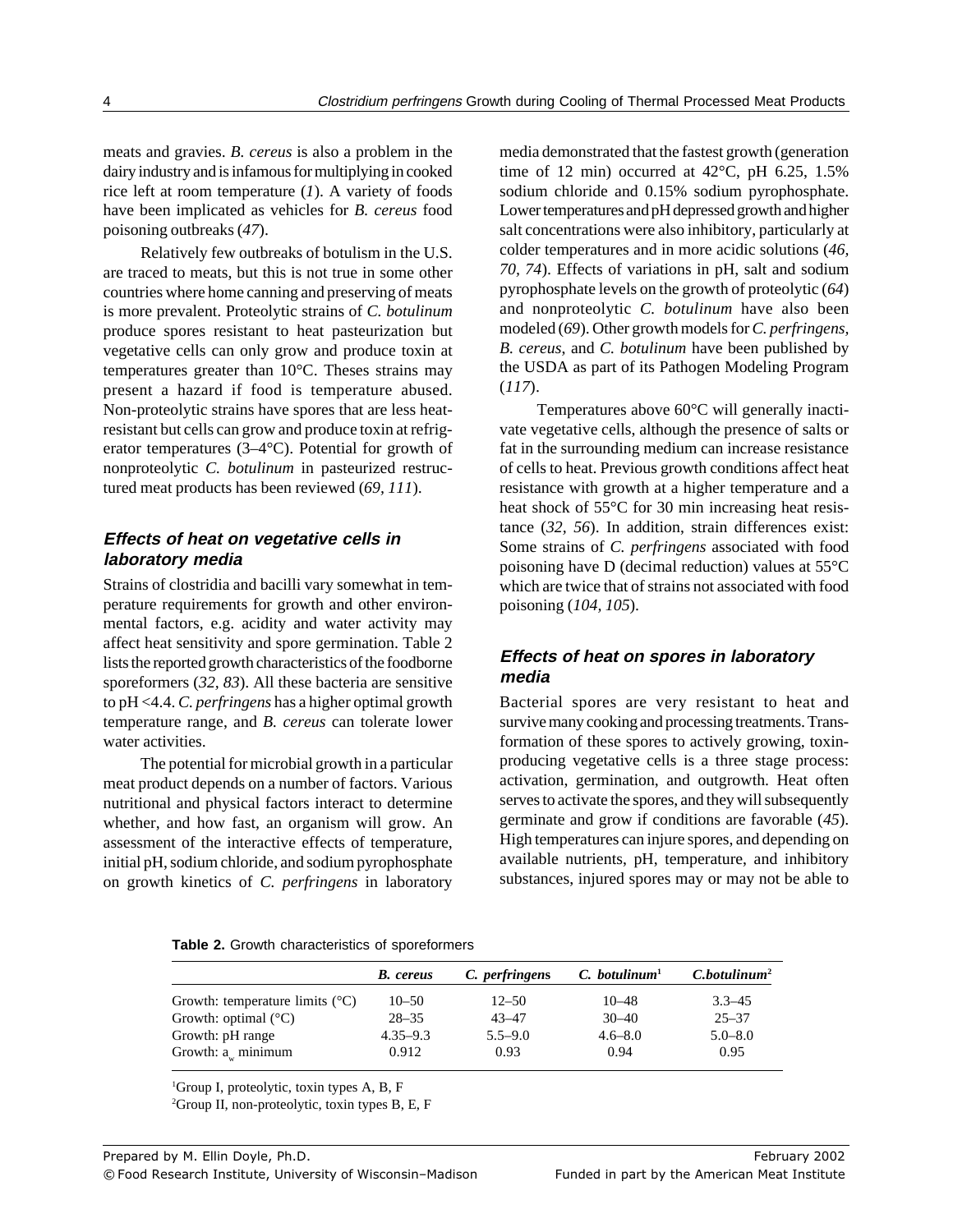recover and grow (*60*). A review on spore injury cites numerous research papers with data on resuscitation of injured spores (*39*). A model describing recovery of bacterial spores after heat stress has also been developed (*85*).

Significant variation in heat resistance has been observed for different strains of *C. perfringens*: Spores of some strains are completely destroyed after a few minutes' exposure to 100°C, while other isolates that were associated with foodborne outbreaks survived boiling for six hours (*119*). Average D (decimal reduction) values at 100°C of spores of five food poisoning isolates were reported to be 60-fold higher than the average for seven non-food poisoning isolates. For one extremely heat-resistant strain, 124 min at 100°C were required to achieve a one-log reduction in the number of spores (*104*).

Growth conditions of cells prior to sporulation affect the thermal resistance of spores. *C. perfringens* spores formed by cells grown at a higher pH (pH 9 compared to 7.5) and spores from heat-shocked vegetative cells are more heat tolerant (*27, 56*). Spores are also more heat resistant when tested in water compared to phosphate buffer and are even more resistant in meat (*32*).

Thermal destruction of *C. botulinum* spores does not follow first-order kinetics, indicating that some spores are more heat resistant than others. Resistance of *C. botulinum* spores to heat is inversely related to the water activity of the heating medium, with greatest survival at  $a_w$  of 0.2–0.4 (93), and is much higher in soybean oil as compared to phosphate buffer. This may be due to reduced water activity in the oil (*91*). Acidity reduces heat resistance and this is best modeled by a second degree equation (*84*). Other thermal inactivation models which reflect experimental data have been developed (*76, 98*). These models may be especially useful in estimating the safety of some marginal heat processes.

Acidity also decreases heat resistance of *B. cereus* spores and inhibits recovery of heat-damaged *B. cereus* (*11, 25*). Combined effects of temperature and pH on the heat resistance of *B. cereus* spores have been modeled (*32, 43, 82*).

Lower water activities  $(0.9 \text{ compared to } 1.0)$ protect spores from destruction by heat (*86, 114*) but water activities of <0.98 in recovery media inhibited germination and growth of heated *B. cereus*. When

spores were heated and recovered in media with the same water activity (as would occur during heating and cooling of a food), these protective and inhibitory effects nearly canceled each other and very little difference in D values for spores was observed in the water activity range of 0.92–1.0 (*24*). Unlike *C. botulinum* spores, *B. cereus* spores were more heat resistant in phosphate buffer than in soybean oil (*91*).

Most food sterilization procedures are based on data from studies involving isothermal heating: Small samples of media containing spores are placed in a hot liquid where they very quickly equilibrate with the high test temperature. However, heating and cooking of foods is a non-isothermal process: The temperature of the food gradually rises to some predetermined temperature. Experiments with *B. cereus* demonstrated that inactivation of spores was less and germination of spores was greater when media were heated nonisothermally as would occur during cooking or processing (*37*).

In summary, results from laboratory experiments and pathogen growth models can provide estimates of the times and temperatures required to inactivate vegetative cells and spores. But there are so many other factors that affect heat resistance of bacteria, that validation of a processing method should be undertaken under realistic conditions of use and with the meat or meat product involved.

# **Activation and outgrowth of spores in laboratory media**

Spore germination is a complex process which requires numerous nutrients and is usually enhanced by heat treatment and (for clostridia) by anaerobic conditions. Generally, heat-resistant strains of *C. perfringens* can be activated by 10–20 min at 75–80°C although spores of some strains are activated at 100°C and others may be activated at 65°C. Only 0.13–3.6% of spores from *C. perfringens* strains associated with food poisoning germinate without heat activation (*32, 119*).

Exposure to heat during thermal processing may activate spores but can also injure them and germination will only occur if the damage is repaired. A nutrient-rich medium, such as meat, is required for repair. Lysozyme promotes repair of both *C. perfringens* and *C. botulinum* spores that have been damaged by heat. As with growth, germination depends upon the presence or absence of a variety of chemicals and environ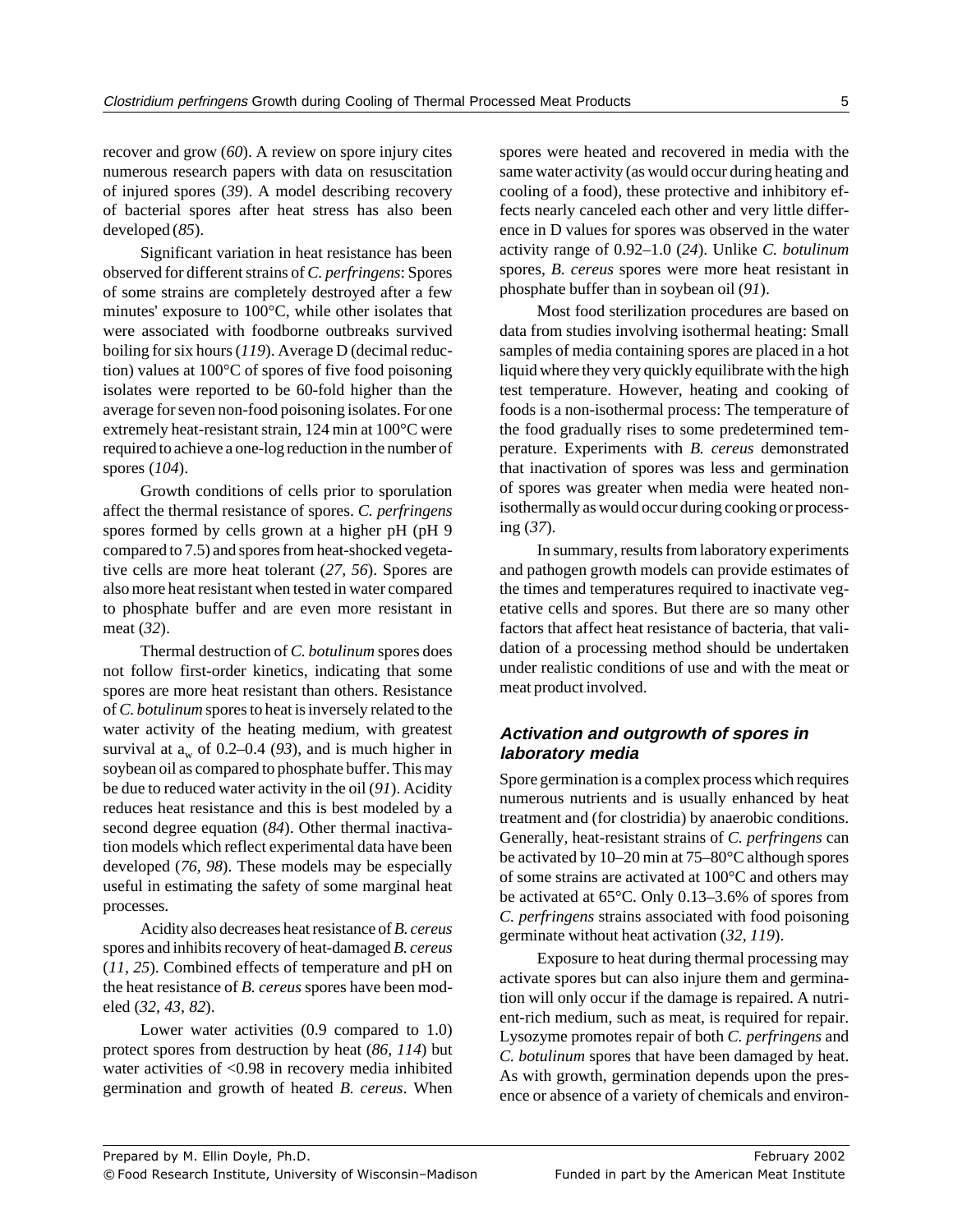mental conditions. Germination of *C. perfringens* can occur at temperatures of 7–46°C and within a pH range of 5 to 9. Certain salts affect germination, and oxygen represses germination and outgrowth (*5, 32, 78*).

Germination kinetics of proteolytic *C. botulinum* spores were determined as a function of temperature (15, 22, 30°C), pH (5.5, 6.0, 6.5), and sodium chloride (0.5, 2.0, and 4.0%). Increasing sodium chloride concentrations inhibited germination, especially at low temperatures and/or pH values. Germination was also very slow or undetectable at pH 5.5. It is important to note that certain conditions, such as a low pH, retard germination but do not significantly affect growth of vegetative cells. Therefore, the cells arising from the few spores that germinate may grow and start producing toxin (*16*). Similar studies were done with a nonproteolytic strain of *C. botulinum* (*51*).

Non-proteolytic strains of *C. botulinum* can grow and produce toxin at refrigeration temperatures, and experiments with heat-shocked spores demonstrated that they could grow and produce toxin in media at 6–8°C within 28–40 days (*97*). Lysozyme aids germination and growth of non-proteolytic strains of *C. botulinum* that have been heat treated (*38, 96*).

Unlike the clostridia, *B. cereus* requires aerobic conditions for sporulation and not all strains require heat activation for spores to germinate. The optimal temperature for germination appears to be 30°C, although germination has been reported to occur at a wide range of temperatures (*32*).

# **Survival and Growth of C. perfringens in Uncured Meats**

Pathogen modeling programs and in vitro experiments are useful in predicting ranges of temperatures, salt concentrations, etc. which may restrict pathogen growth in meat. But foods are complex systems which encompass important variables that may not be tested in carefully controlled laboratory experiments. For example, growth and toxigenesis of *C. botulinum* observed in 16 sous vide products was inconsistent with predictions from the Food MicroModel and the Pathogen Modeling Program. The inaccurate predictions were apparently the result of the limited number of factors considered in the models. This underlines the importance of studying pathogen survival in each type of food under realistic processing conditions (*59*).

#### **Beef**

#### Heat Resistance

Vegetative cells of *C. perfringens* are killed by heat but cells which have grown at higher temperatures (45– 49°C) are more heat resistant than those grown at lower temperatures (*103*). Thus, *C. perfringens* may become more heat resistant during the long cooking of roasts at low temperatures. Some recommendations for cooking and cooling such roasts have been presented (*112*).

Other conditions also affect the sensitivity of vegetative cells to potentially lethal temperatures. Sodium pyrophosphate diminishes heat resistance of vegetative cells of *C. perfringens* in ground beef as indicated by D values for different time-temperature exposures (*66*). But a sublethal heat shock of 10 min at 48°C increases heat resistance of *C. perfringens* in beef gravy (*71*).

#### Cooling

Spores that survive cooking may be activated and start growing if cooling is slow enough. In experiments to determine the fate of *C. perfringens* during cooling, some researchers have added vegetative cells to hot beef (45–60°C) while others have used heat-activated spores.

Beef gravy inoculated with vegetative *C. perfringens* cooled slowly when packed into 33 lb cartons and refrigerated. Bacterial cells multiplied rapidly as the gravy cooled from 43.5°C (*116*). In fact, the generation time of *C. perfringens* in ground beef has been measured as only 7.1 min at 41°C (*80*).

Ground beef inoculated with heat-activated spores and cooled from 60 to 10°C at different linear rates of 5–25°C per hour was monitored for growth of *C. perfringens*. No growth occurred at the fastest cooling rates (15 and 25°C per hour) while rapid growth was observed at the slowest cooling rates (5 and 7.5°C per hour). Some growth occurred at the intermediate rate of 10°C per hr (*108*). Cooling of beef chunks  $(8 \times 8 \times 8$  cm) from 55 to 10<sup>o</sup>C within 3 hours did not allow growth of *C. perfringens* but rapid growth occurred if cooling took 4 hours or longer (*77*).

In other experiments with heat-activated spores in cooked ground beef, cooling rate from 54.4 to 7.2°C was not linear but exponential, i.e. more rapid at the beginning and then slower. This type of cooling is more similar to what occurs in usual retail operations. No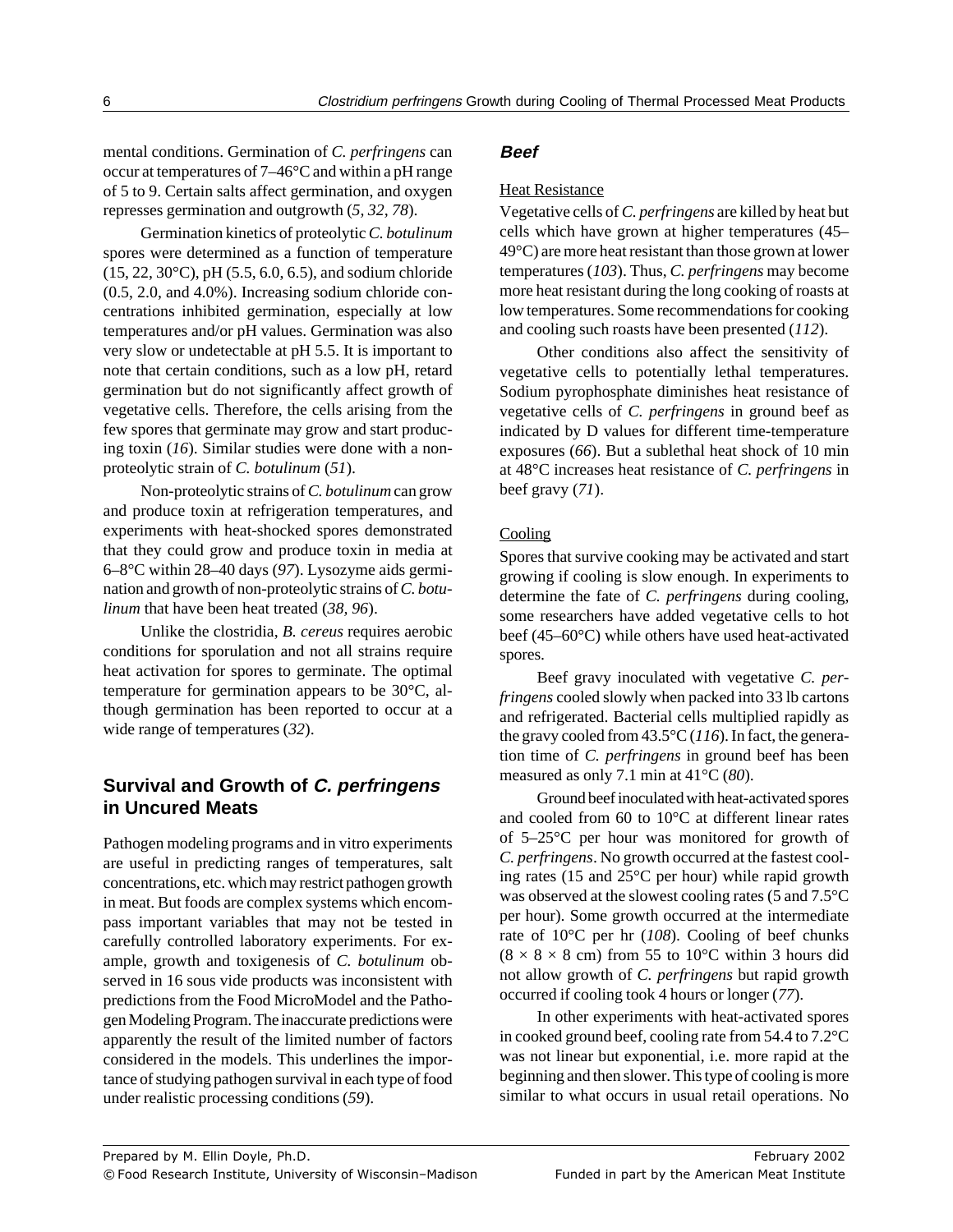appreciable growth occurred if cooling took 15 hours or less; however, *C. perfringens* grew by  $4-5 \log_{10}$ if cooling took 18 hours (*72*). With the same meat and cooling regime, no growth was observed from spores of *B. cereus* or non-proteolytic *C. botulinum* (*73*).

Cooked meat that is in the process of cooling has a constantly changing temperature and this complicates calculations to determine potential growth of pathogens. Potential pathogen growth during cooling of animal carcasses has been modeled using data on the temperature history of the meat combined with data on growth rates of pathogens at different temperatures (*4, 48, 49*). At optimal temperatures, there may be a very short lag phase before growth occurs; at suboptimal temperatures, lag phase may be many hours or even days long.

### Inhibitors

In the event that the cooling process is not rapid enough to prevent outgrowth of spores and multiplication of bacteria, some preservatives or other treatments may be used to ensure the safety of the meat. (Data on cured meats are presented in the next section.)

- ◆ Nisin added to precooked, vacuum-packaged beef prevented bacterial growth for up to 70 days at 10°C (*52*).
- ◆ Both 3% salt (sodium chloride) and a pH of 5.5 inhibited outgrowth of *C. perfringens* spores in cook-in-a-bag beef products at 15°C. Each factor was inhibitory while the combination completely suppressed growth for 20 days. Salt and acid alone were ineffective at 28°C and the combination delayed growth for only 36 hours. Neither factor was required to repress growth if the meat was kept at 4°C (*63*).
- ◆ Modified atmospheres can inhibit the growth of some bacteria in packages of meat. Because *C. perfringens* is an anaerobe, some oxygen should be present to inhibit its growth. An effective combination of gases for cooked beef included 10% oxygen (to inhibit *C. perfringens*), 75% carbon dioxide (to inhibit *Pseudomonas*, *Salmonella* and *Staphylococcus*), and 15% nitrogen (*57*). At 37 and 42°C, growth was only slightly inhibited in beef packaged aerobically as compared to vacuum-packaged beef. The inhibition by oxygen was more evident at 15°C

but growth was completely prevented only by low temperatures  $(4-12\degree C)$  (68).

◆ Another strategy is post-packaging pasteurization (82°C for 16 min), which reduced populations of vegetative *C. perfringens* and of other microflora and significantly increased shelf life of packaged beef loin chunks stored at 4°C (*21*).

# **Pork**

*Clostridium perfringens* has been detected in the liver and fluid from the body cavity of pork carcasses. In addition, it was reported from 100% of samples from scalding vat water (*7*).

# **Poultry**

#### Heat Resistance

Sodium pyrophosphate diminishes heat resistance of vegetative cells as shown by the D values measured for different time-temperature exposures of vegetative *C. perfringens* in ground turkey (*66*).

Higher salt concentrations (2–3%) also reduced heat resistance of non-proteolytic *C. botulinum* spores in turkey slurry and D values at 75–90°C have been measured (*62*).

### Cooling

Ready-to-eat turkey breast roasts, cooked in a steam oven to an internal temperature of 72°C, were then cooled at different rates to 12.8°C in walk-in coolers with forced air flow. Cooling of roasts for 6 and 8 hours in coolers set at –2 and 6°C, respectively, did not permit 1 log growth of *C. perfringens* (USDA standard). Cooling in a 10°C cooler for 10 hours was not fast enough to prevent significant multiplication of *C. perfringens*. Analysis of the data indicated that cooling from 48.9 to 12.8°C should take no longer than 8.9 hours in order to prevent possible *C. perfringens* growth with a 95% tolerance interval (*114*).

Commercial chicken croquettes in Spain are processed at 80°C for 30 min and then usually cooled in a cold room for 24 hours to reach a temperature of 5°C. Clostridia were detected in the raw chicken and onions used to make the croquettes and grew during the processing stages after heat treatment. A faster cooling process reduced the numbers of bacteria in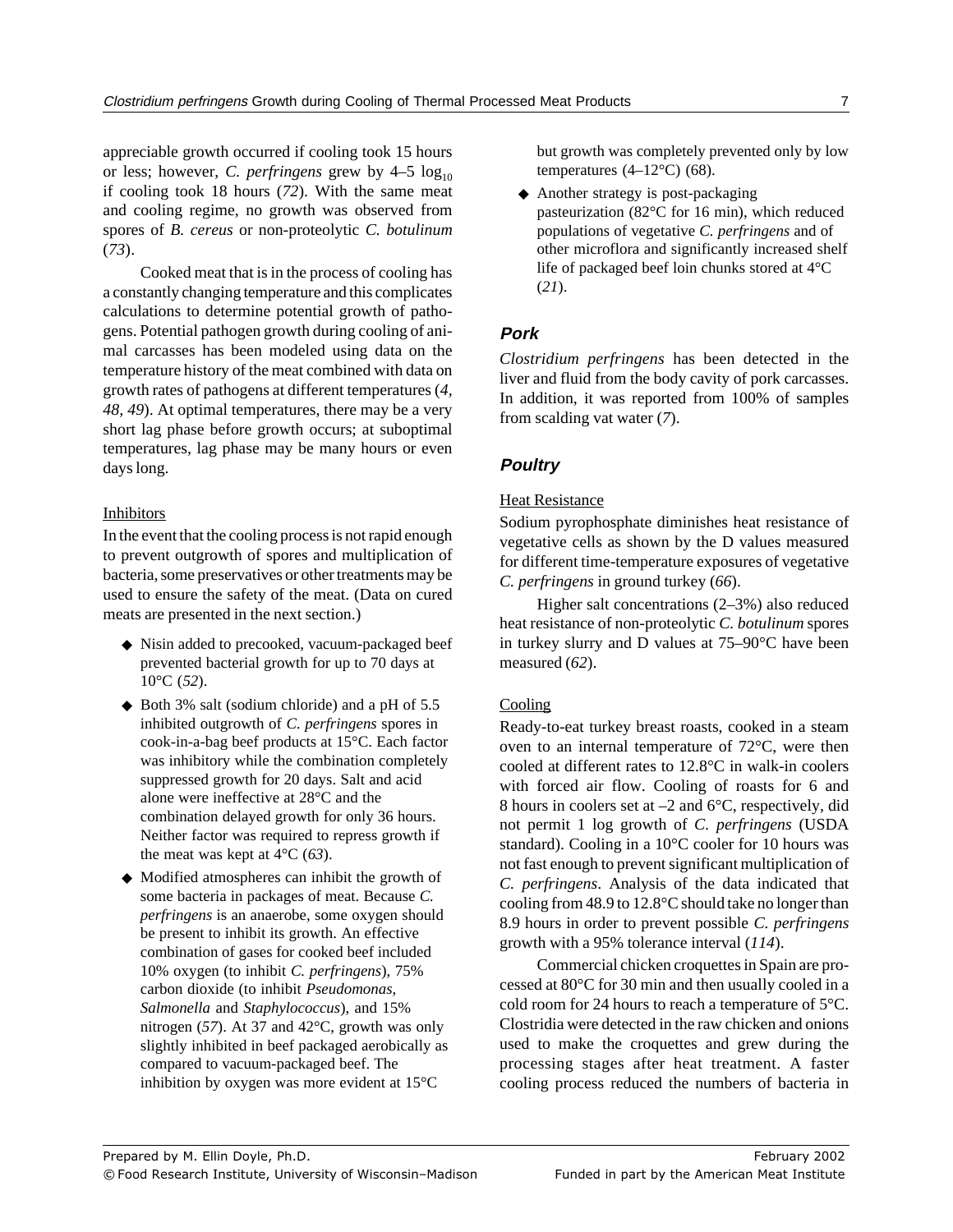the croquettes and is probably necessary to prevent *C. perfringens* poisoning (*22, 23*).

Cooking of chicken parts inoculated with *C. perfringens* in hot water destroyed all vegetative cells when the meat reached an internal temperature of 77°C but 40–60% of spores survived cooking to an internal temperature of 82°C. After cooking (at 82 or 93°C for 15–50 min), chicken pieces were immersed in tap water at room temperature for cooling. There was evidence that some spores germinated and grew during this cooling step. Freezing of the precooked chicken parts followed by reheating or frying killed more spores but some even survived these cooking methods (*28*).

Cooked meat that is in the process of cooling has a constantly changing temperature, complicating calculations to determine potential growth of pathogens. Potential pathogen growth during cooling of animal carcasses has been modeled using data on the temperature history of the meat combined with data on growth rates of pathogens at different temperatures (*4, 48, 49*). At optimal temperatures, there may be a very short lag phase before growth occurs; at suboptimal temperatures, lag phase may be many hours or even days long.

#### **Inhibitors**

Since cooking can activate spores, it is important to understand conditions that prevent outgrowth if cooling is not fast enough. Effects of storage temperature and atmosphere on growth of vegetative *C. perfringens* in cooked, ground turkey have been investigated. *C. perfringens* grew rapidly at 28°C in cooked ground turkey under both aerobic and anaerobic (vacuumpacked) conditions. At 15°C, growth was suppressed for about 4 days, and at  $4^{\circ}$ C bacterial populations remained stable or declined. If refrigerated samples were placed at 28°C for 5 hours and then returned to the refrigerator for 6 days (to simulate temperature abuse), no significant growth was observed. However, >10 hours of temperature abuse did permit multiplication of *C. perfringens* (*61*).

In similar experiments using ground turkey packaged under different modified atmospheres, bacterial growth was slowest in atmospheres containing 20% oxygen and 25–50% carbon dioxide at 15 and 28°C. Nevertheless, measurable growth occurred within 3 hours at 28°C and within 7 days at 15°C under all atmospheres. Only storage at 4°C prevented growth.

No significant growth of *C. perfringens* occurred if temperature abuse (28°C) lasted for 8 hours, but cells did grow if this was extended to 12 hours (*67*).

Addition of 3% sodium chloride completely inhibited outgrowth of *C. perfringens* spores at 15°C and delayed growth for 12 hours at 28°C in cooked ground turkey containing 0.3% sodium pyrophosphate (65). Growth at  $15^{\circ}$ C was also slowed by  $1-2\%$  sodium chloride. Regardless of salt concentration, no growth occurred at 4°C.

Prevention of foodborne illness and growth of *C. perfringens* in turkey products in school lunch kitchens was reviewed with respect to time-temperature control of thawing, cooking, chilling and reheating (*9*).

## **Combination Foods**

### Chili

Growth of *C. perfringens* from activated spores was measured in commercial cooked chili held for 6 hours at several temperatures. No growth was observed at 26.7°C or below while growth was observed at 6 hours at 32.2°C and after 2 hours at 37.8–48.9°C. A model was developed to describe bacterial growth in chili during exponential cooling conditions (*8*).

#### Goulash (beef)

Effects of sodium and calcium lactate on growth from spores of *C. perfringens* and *B. cereus* in sous-vide beef goulash were measured at different temperatures. Calcium lactate (1.5 and 3.0%) was more inhibitory to both species at all temperatures during 28 days incubation. At 15°C, 3% sodium lactate inhibited growth, at 20°C it delayed growth for a week, and at 25°C it had little inhibitory effect (*3*).

#### Spaghetti with meat sauce

Salt concentrations of >1.5% and pH values of <5.25 prevented growth and toxigenesis of *C. botulinum* in a sous-vide spaghetti and meat sauce product maintained for 42 days under conditions of mild temperature abuse (15 $^{\circ}$ C). At pH of 5.25 and 5.5, botulinum toxin was formed even though the food was not visibly spoiled. Because different batches of tomatoes vary in acidity, it is important to monitor pH (*110*).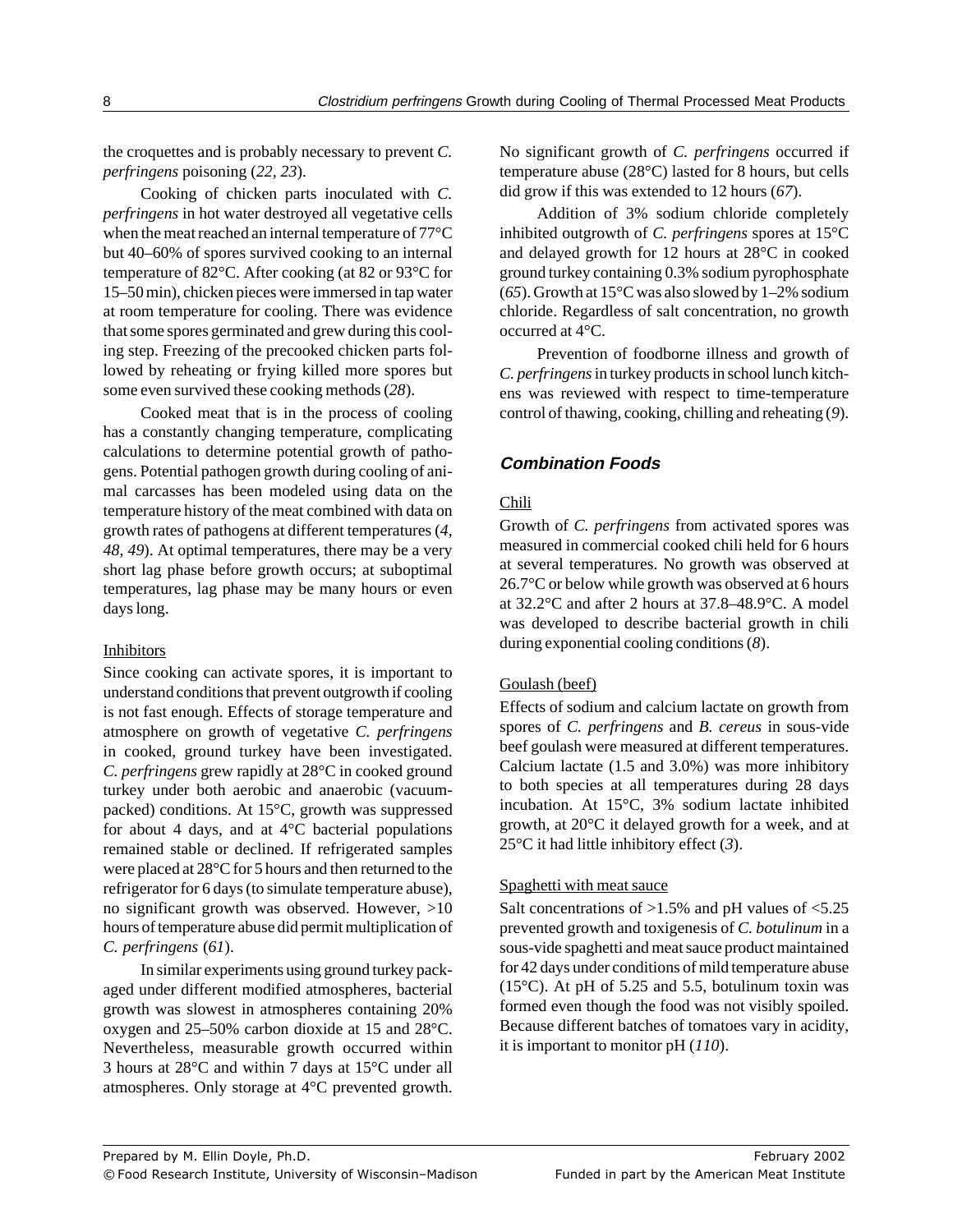# **Survival and Growth of C. perfringens in Cured Meats**

*Clostridium perfringens* has been detected in a high percentage of fresh pork sausage samples (*7, 53, 92*). Reviews of the production of cured meats with respect to the risk of botulism (*15*) and the risk for outgrowth of all foodborne sporeformers (*33, 34*) pointed out many factors that prevent growth and toxin production of these pathogens. No one factor in cured meats completely inhibits the growth of all pathogens. Rather, a combination of a mild heat treatment that sensitizes cells to curing agents, different salts and curing substances, a low pH, and refrigerated storage act to keep the foods safe.

#### **Ham**

Slow cooling of ham has been recognized as potentially hazardous. *C. perfringens* survived and grew in concentrations of curing salts greater than those usually used for ham. When inoculated into ham with curing brine, *C. perfringens* survived both curing and smoking (*50*). Even a secondary heat treatment of 121°C for 10 min only delayed but did not prevent outgrowth of *C. perfringens* spores (*29*).

A comprehensive series of experiments on hazards associated with slow cooling provides data on survival of *C. perfringens* in ham and other meat products (*44*). Good Practice recommendations for cooling cooked, lightly contaminated meat are a maximum of 8 hours from cooking temperature to 5°C for uncured meat and 10 hours for cured meats. If meat is expected to contain high levels of spores (for example, if it contains untreated herbs and spices distributed throughout the product) the safe cooling time may be as little as 3 hours. If a meat product is cooked and cooled and then reheated briefly (to give a roast flavor) and then cooled again, the total cooling time should not exceed these recommendations. Cooling requirements are not affected by the method of cooking or method of containment during cooking.

#### **Frankfurters**

*Clostridium perfringens*, inoculated into frankfurter emulsion containing sodium chloride, sodium nitrite and spices, survived processing at 69°C for 30–48 min. Under anaerobic conditions, cells multiplied rapidly at 23 and 37°C, slowly at 12–15°C, and not at all during 2 weeks' storage at 10°C or 4 weeks at 0–5°C (*113*).

Frankfurters formulated with several combinations of sodium nitrite, sodium isoascorbate, and potassium sorbate were inoculated with *C. perfringens* and processed to 67–70°C. During subsequent storage at both 20 and 7–9°C, *C. perfringens* counts slowly declined while total aerobic bacterial counts increased (*54*). Another comparison of the effects of sorbate vs. nitrite in frankfurters showed that both compounds caused a slow decline in numbers of *C. perfringens* during 9 days storage at 4 or 20°C (*118*).

#### **Sausage**

Turkey sausage processing — addition of *Pediococcus cerevisiae* and heating at 27–46°C for 12 hours followed by cooling and drying — was not sufficient to kill *C. perfringens* present in the meat (*6*).

Thuringer cervelat did not support the growth of *C. perfringens* during 23 days at 7–9°C or 96 hr at 20°C. This was apparently the result of the low  $pH$  ( $\leq$ 5.0) produced by the lactic acid starter culture organisms (*54*).

Vacuum-packaged Vienna sausages, pasteurized after packaging, have been reported to have a longer shelf-life because of the destruction of spoilage bacteria. However, *C. perfringens* was more frequently detected in pasteurized samples, apparently as a result of decreased competition from the spoilage organisms (*41*).

Brine and nitrite concentrations were varied to determine combinations effective in preventing growth and toxigenesis of *C. botulinum* in liver sausage (*55*) and cured ground pork (*81*). Both sodium chloride and nitrite were inhibitory.

#### **Inhibitors**

#### Sodium nitrite

Sodium nitrite has long been used as a preservative in cured meats. Experiments in the late 1960s and early 1970s demonstrated that 0.02% and 0.01% sodium nitrite effectively inhibit germination of heat-sensitive and heat-resistant *C. perfringens* spores, respectively (*79, 106*). The combined effects of sodium chloride and sodium nitrite on growth of *C. botulinum* spores in canned, cured lunch meat have also been described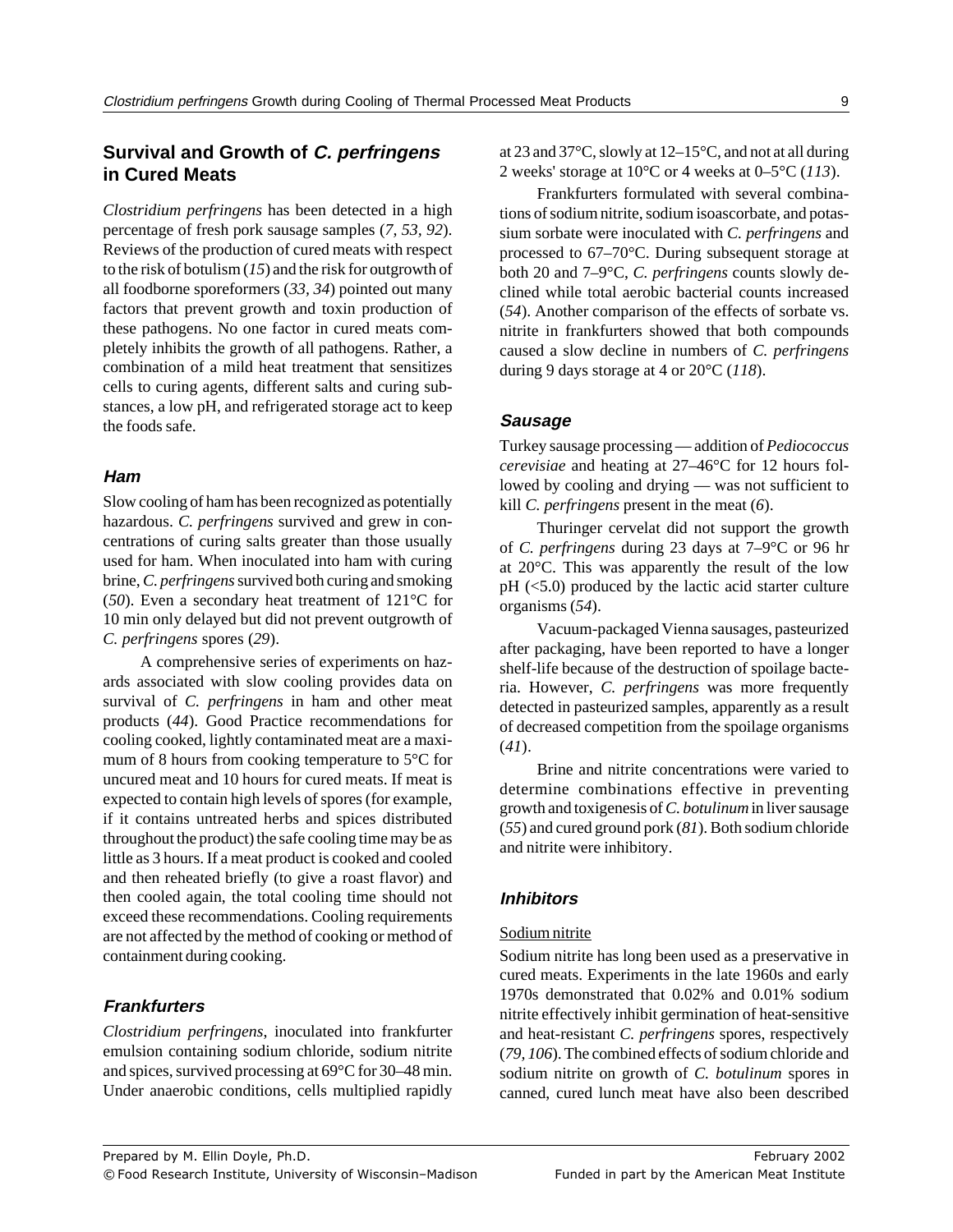(*99*). Spores which have been damaged by heat are more sensitive to the effects of nitrite (*17*). This inhibitory effect of nitrite was enhanced by acidic conditions and by prior heating of the medium containing nitrite. In experiments with several strains of *C. perfringens*, a five- to ten-fold higher concentration of nitrite was required to prevent outgrowth of some strains compared to others (*101*).

At a high concentration of 0.5 M, sodium nitrite interacts with the spore cortex, stimulating germination of *C. perfringens* spores (*2*). This could be detrimental to the spores if they started to outgrow prior to cooking and then became more vulnerable to heat during processing. But this stimulatory effect is not observed at the lower nitrite concentrations permitted for use in foods.

#### Sorbic Acid

In cured ground pork inoculated with *C. sporogenes* spores (a substitute for *C. botulinum*), a combination of 0.2% sorbic acid and 40 ppm sodium nitrite was more effective than 120 ppm sodium nitrite alone in delaying clostridial growth at 27°C (*102*) was cured and irradiated.

### Sodium propionate

A shelf-stable beef product, inoculated with *C. botulinum* spores, was cured and irradiated. Although irradiation destroyed many spores, some survived even a high dose of 10 kGy. Addition of 2% sodium propionate inhibited spore outgrowth and toxigenesis even at a high dose of  $10^5$  spores and irradiation at 2.5 kGy (*115*).

### Sodium hypophosphite plus ascorbate

A combination of sodium hypophosphite plus ascorbate exerted antibotulinal activity in meat and along with a colorant and an antioxidant may be an effective nitrite-free curing system (*120*).

### SLEB (sucrose laurate, ethylaminediaminetetraacetate, butylated hydroxyanisole)

Several formulations of SLEB were found to effectively inhibit growth of *C. perfringens* in laboratory media. The ratios of the components in this preservative may be adjusted for use in different products (*109*).

### **Bacteriocins**

Some lactic acid bacteria (LAB) used in the production of sausage can inhibit the growth of pathogenic bacteria. LAB compete with pathogens for nutrients and also produce antibacterial compounds called bacteriocins. Plantaricin, produced by a strain of *Lactobacillus plantarum* from dry sausage, inhibits growth of *B. cereus* and *C. perfringens* (*35*). In vitro tests of several bacteriocins revealed that enterocin L50 was the most effective inhibitor of *B. cereus, C. botulinum* and *C. perfringens* when compared to nisin A, lactocin S, and pediocin PA-1 (*20*). Both lacticin 3147 (from *Lactococcus lactis*) and nisin (commercially available) combined with sodium citrate or sodium lactate inhibited growth of *C. perfringens* in pork sausage during storage at 4°C (*107*).

# **Efficiency of Cooling Processes**

Cooling rates of foods depend on the size and shape of the food or container holding the food and the methods used for cooling (*31, 94, 95*). Vacuum cooling reduces temperature most rapidly but may result in excessive moisture loss and toughening of meat (*30, 87, 89*). Immersion cooling in ice water is usually about twice as fast as forced cold air for large roasts (*10, 44*). Air and water spray cooling of sausages has also been compared (*100*). Other recent papers on chilling methodology include discussions of vacuum cooling (*88*), immersion chilling of trays (*75*), air blast chilling (*18, 58*), and sous vide technology (*19*).

# **Summary and Conclusions**

Bacterial spores are not only very heat resistant but heat actually stimulates the spores to start growth. Generation times as short as 7 min have been recorded; therefore, it is important to cool cooked meats quickly to temperatures below the minimum that allows germination and growth of sporeformers. The critical temperature range for growth of *B. cereus, C. perfringens,* and some *C. botulinum* strains is approximately 10–50°C although some psychrotrophic *C. botulinum* strains can grow at refrigerator temperatures.

A variety of cooling methodologies exist, and the decision on which to use will depend on the type of meat product as well as economic costs. Another very important consideration is the avoidance of post-processing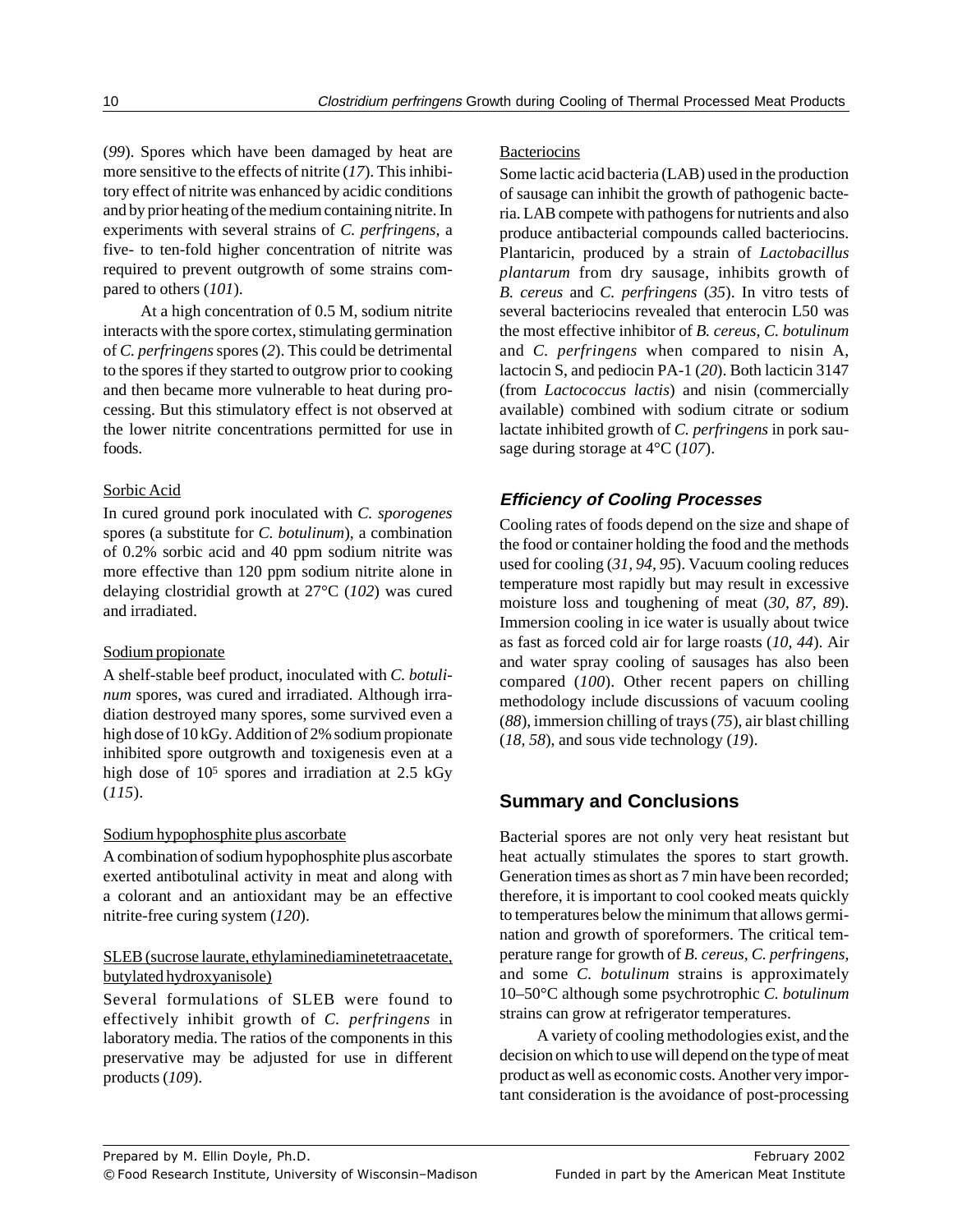contamination during cooling and packaging. The actual cooling rate and safety of cooling processes should be investigated for each product because various factors such as sodium chloride concentration, fat percentage, and the presence of some inhibitory compounds may make a specific cooling regime safe for one product but not for another.

#### **References**

1. Andersson A, Ronner U, and Granum PE. 1995. What problems does the food industry have with the sporeforming pathogens *Bacillus cereus* and *Clostridium perfringens*. Int J Food Microbiol 28:145–155.

2. Ando Y. 1980. Mechanism of nitrite-induced germination of *Clostridium perfringens* spores. J Appl Bacteriol 49(3):527–535.

3. Aran N. 2001. The effect of calcium and sodium lactates on growth from spores of *Bacillus cereus* and *Clostridium perfringens* in a 'sous-vide' beef goulash under temperature abuse. Int J Food Microbiol 63:117–123.

4. Avery SM, Hudson JA, and Phillips DM. 1996. Use of response surface models to predict bacterial growth from time/temperature histories. Food Control 7:121–128.

5. Barach JT, Flowers RS, and Adams DM. 1975. Repair of heat-injured *Clostridium perfringens* spores during outgrowth. Appl Microbiol 30(5):873–875.

6. Baran WL and Stevenson KE. 1975. Survival of selected pathogens during processing of a fermented turkey sausage. J Food Sci 40(3):618–620.

7. Bauer FT, Carpenter JA, and Reagan JO. 1981. Prevalence of *Clostridium perfringens* in pork during processing. J Food Prot 44(4):279–283.

8. Blankenship LC, Craven SE, Leffler RG, and Custer C. 1988. Growth of *Clostridium perfringens* in cooked chili during cooling. Appl Environ Microbiol 54(5):1104–1108.

9. Bryan FL and McKinley TW. 1974. Prevention of foodborne illness by time-temperature control of thawing, cooking, chilling, and reheating turkeys in school lunch kitchens. J Milk Food Technol 37(8): 420–429.

10. Burfoot D, Self KP, Hudson WR, Wilkins TJ, and James SJ. 1990. Effect of cooking and cooling method on the processing times, mass losses and bacterial condition of large meat joints. Int J Food Sci Technol 25(6):657–667.

11. Casadei MA, Ingram R, Hitchings E, Archer J, and Gaze JE. 2001. Heat resistance of *Bacillus cereus*, Salmonella typhimurium and Lactobacillus delbrueckii in relation to pH and ethanol. Int J Food Microbiol 63:125–134.

12. Centers for Disease Control and Prevention. 1994. *Clostridium perfringens* gastroenteritis associated with corned beef served at St. Patrick's Day meals — Ohio and Virginia, 1993. Morbid Mortal Week Rep 43:137–138, 143–144.

13. Centers for Disease Control and Prevention. 1996. Surveillance for foodborne-disease outbreaks — United States, 1988–1992. MMWR: CDC Surveillance Summaries  $45:1-67$ .

14. Centers for Disease Control and Prevention. 2000. Surveillance for foodborne-disease outbreaks — United States, 1993–1997. MMWR: CDC Surveillance Summaries 49:1–62.

15. Cerveny JG. 1980. Effects of changes in the production and marketing of cured meats on the risk of botulism. Food Technol 34(5):240–243.

16. Chea FP, Chen YH, Montville TJ, and Schaffner DW. 2000. Modeling the germination kinetics of *Clostridium botulinum* 56A spores as affected by temperature, pH, and sodium chloride. J Food Prot 63:1071–1079.

17. Chumney RK and Adams DM. 1980. Relationship between the increased sensitivity of heat injured *Clostridium perfringens* spores to surface active antibiotics and to sodium chloride and sodium nitrite. J Appl Bacteriol 49(1):55– 63.

18. Chuntranuluck S, Wells CM, and Cleland AC. 1998. Prediction of chilling times of foods in situations where evaporative cooling is significant. Part 1. Method development. J Food Engin 37:111–125.

19. Church IJ and Parsons AL. 1993. Review: Sous vide cook-chill technology. Int J Food Sci Technol 28:563– 574.

20. Cintas LM, Casaus P, Fernandez MF, and Hernandez PE. 1998. Comparative antimicrobial activity of enterocin L50, pediocin PA-1, nisin A and lactocin S against spoilage and foodborne pathogenic bacteria. Food Microbiol 15(3):289–298.

21. Cooksey K, Klein BP, McKeith FK, and Blaschek HP. 1993. Post-packaging pasteurization reduces *Clostridium perfringens* and other bacteria in precooked vacuum-packaged beef loin chunks. J Food Sci 58(2):239–241.

22. Cordoba MD, Corboda JJ, and Jordano R. 1999. Microbiological hazards during processing of croquettes. J Food Safety 19:1–15.

23. Cordoba MG, Cordoba JJ, and Jordano R. 1999. Evaluation of the microbial hazards during cooling of the bechamel used to elaborate commercial croquettes. Acta Alimentaria. 28(2):149–159.

24. Coroller L, Leguerinel I, and Mafart P. 2001. Effect of water activities of heating and recovery media on apparent heat resistance of *Bacillus cereus* spores. Appl Environ Microbiol 67:317–322.

25. Couvert O, Leguerinel I, and Mafart P. 1999. Modelling the overall effect of pH on the apparent heat resistance of *Bacillus cereus* spores. Int J Food Microbiol 49:57–62.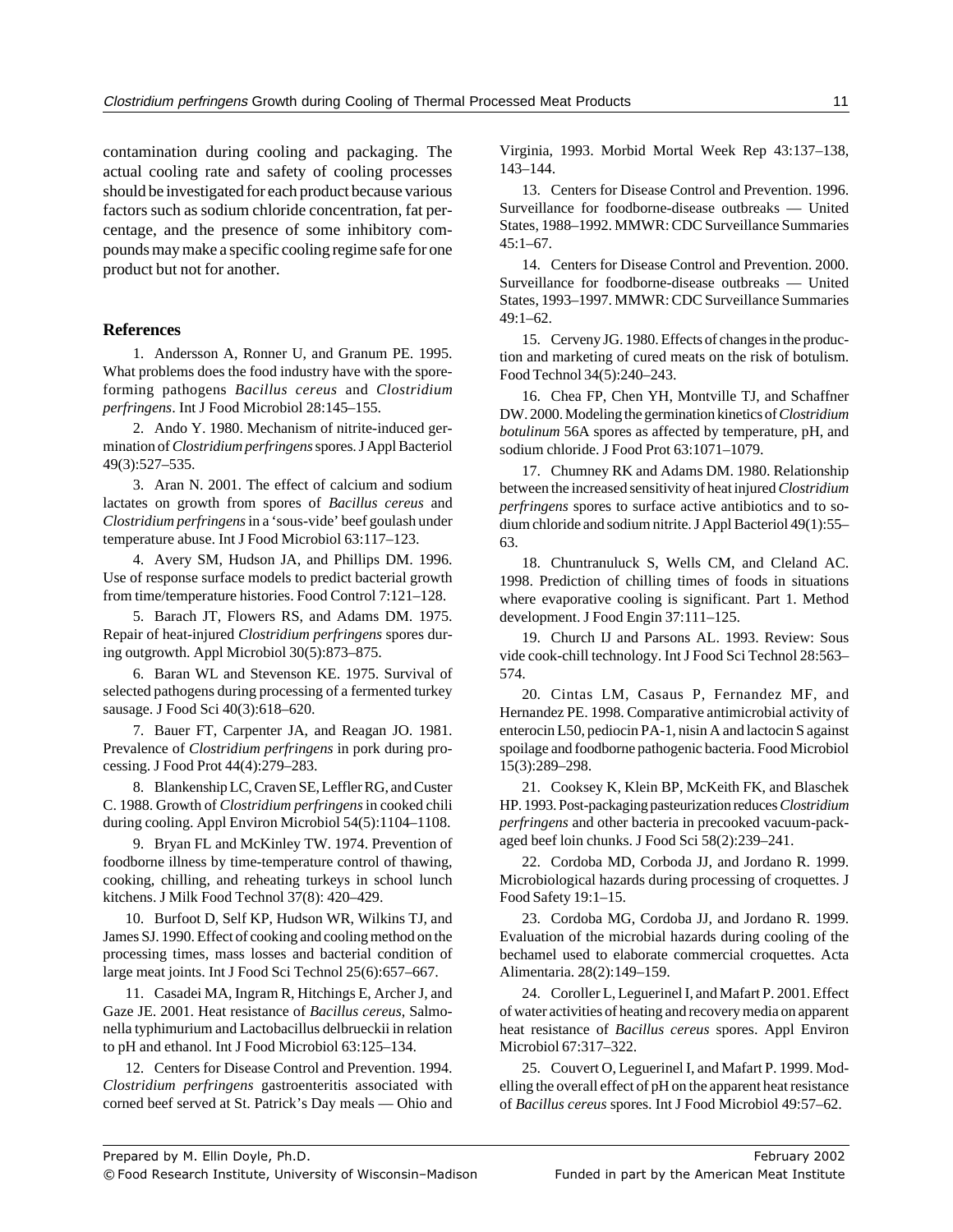26. Craven SE. 1980. Growth and sporulation of *Clostridium perfringens* in foods. Food Technol 34(4):80– 87, 95.

27. Craven SE. 1990. The effect of the pH of the sporulation environment on the heat resistance of *Clostridium perfringens* spores. Curr Microbiol 20(4):233–237.

28. Craven SE, Lillard HS, and Mercuri AJ. 1975. Survival of *Clostridium perfringens* during preparation of precooked chicken parts. J Milk Food Technol 38(9):505– 508.

29. Delaquis PJ, Baker R, and McCurdy AR. 1986. Microbiological stability of pasteurized ham subjected to a secondary treatment in retort pouches. J Food Prot 49(1):42– 46.

30. Desmond EM, Kenny TA, Ward P, and Da Wen Sun. 2000. Effect of rapid and conventional cooling methods on the quality of cooked ham joints. Meat Sci 56(3):271– 277.

31. Dickerson RW Jr and Read RB Jr. 1973. Cooling rates of foods. J Milk Food Technol 36(3):167–171.

32. Doyle MP, ed. 1989. Foodborne Bacterial Pathogens. Marcel Dekker, Inc., New York.

33. Duncan CL. 1970. Arrest of growth from spores in semi-preserved foods. J Appl Bacteriol 33(1):60–73.

34. Duncan CL and Foster EM. 1968. Effect of sodium nitrite, sodium chloride, and sodium nitrate on germination and outgrowth of anaerobic spores. Appl Microbiol 16:406– 411.

35. Enan G, El Essawy AA, Uyttendaele M, and Debevere J. 1996. Antibacterial activity of Lactobacillus plantarum UG1 isolated from dry sausage: characterization, production and bactericidal action of plantaricin UG1. Int J Food Microbiol 30(3):189–215.

36. Fain AR Jr. 1992. Control of pathogens in ready-toeat meats. Dairy Food Environ Sanit 12(9):554–558.

37. Fernandez A, Ocio MJ, Fernandez PS, and Martinez A. 2001. Effect of heat activation and inactivation conditions on germination and thermal resistance parameters of *Bacillus cereus* spores. Int J Food Microbiol 63:257–264.

38. Fernandez PS and Peck MW. 1999. A predictive model that describes the effect of prolonged heating at 70 to 90 degree C and subsequent incubation at refrigeration temperatures on growth from spores and toxigenesis by nonproteolytic *Clostridium botulinum* in the presence of lysozyme. Appl Environ Microbiol 65(8):3449–3457.

39. Foegeding PM and Busta FF. 1981. Bacterial spore injury — an update. J Food Prot 44:776–786.

40. Food Safety and Inspection Service. Draft compliance guidelines for ready-to-eat meat and poultry products. Published: 10 May 2001. Accessed: 2 July 2001. http:// www.fsis.usda.gov/OPPDE/rdad/frpubs/RTEGuide.pdf

41. Franz CMAP and Holy A von. 1996. Thermotolerance of meat spoilage lactic acid bacteria and their inactivation in vacuum-packaged Vienna sausages. Int J Food Microbiol 29(1):59–73.

42. Fruin JT. 1977. Significance of *Clostridium perfringens* in processed foods. J Food Prot 40(5):330–332.

43. Gaillard S, Leguerinel I, and Mafart P. 1998. Modelling combined effects of temperature and pH on the heat resistance of spores of *Bacillus cereus*. Food Microbiol 15:625–630.

44. Gaze JE, Shaw R, and Archer J. 1998. Identification and prevention of hazards associated with slow cooling of hams and other large cooked meats and meat products; Review No. 8. Campden-&-Chorleywood-Food-Research-Association, Chipping Campden, UK.

45. Gehlert G. 1983. Errors in kitchen techniques in catering: causes and consequences. [German] Ernaehrungsforschung 28(5):151–154.

46. Gibson AM and Roberts TA. 1986. The effect of pH, sodium chloride, sodium nitrite and storage temperature on the growth of *Clostridium perfringens* and faecal streptococci in laboratory media. Int J Food Microbiol 3(4):195– 210.

47. Gilbert RJ and Kramer JM. 1986. *Bacillus cereus* food poisoning, p. 85–93. In Cliver DO and Cochrane BA (eds.), Progress in Food Safety. Food Research Institute, University of Wisconsin, Madison, WI.

48. Gill CO. 1996. Cold storage temperature fluctuations and predicting microbial growth. J Food Prot Suppl., 43–47.

49. Gill CO, Jones SDM, and Tong AKW. 1991. Application of a temperature function integration technique to assess the hygienic adequacy of a process for spray chilling beef carcasses. J. Food Prot 54:731–736.

50. Gough BJ and Alford JA. 1965. Effect of curing agents on the growth and survival of food-poisoning strains of *Clostridium perfringens*. J Food Sci 30:1025–1028.

51. Graham AF, Mason DR, and Peck MW. 1996. Inhibitory effect of combinations of heat treatment, pH, and sodium chloride on growth from spores of nonproteolytic *Clostridium botulinum* at refrigeration temperature. Appl Environ Microbiol 62:2664–2668.

52. Hague MA, Kastner CL, Fung DYC, Kone K, and Schwenke JR. 1997. Use of nisin and microwave treatment reduces *Clostridium sporogenes* outgrowth in precooked vacuum-packaged beef. J Food Prot 60:1072–1074.

53. Hall HE and Angelotti R. 1965. *Clostridium perfringens* in meat and meat products. Appl Microbiol 13:352–357.

54. Hallerbach CM and Potter NN. 1981. Effects of nitrite and sorbate on bacterial populations in frankfurters and thuringer cervelat. J Food Prot 44(5): 341–346, 352.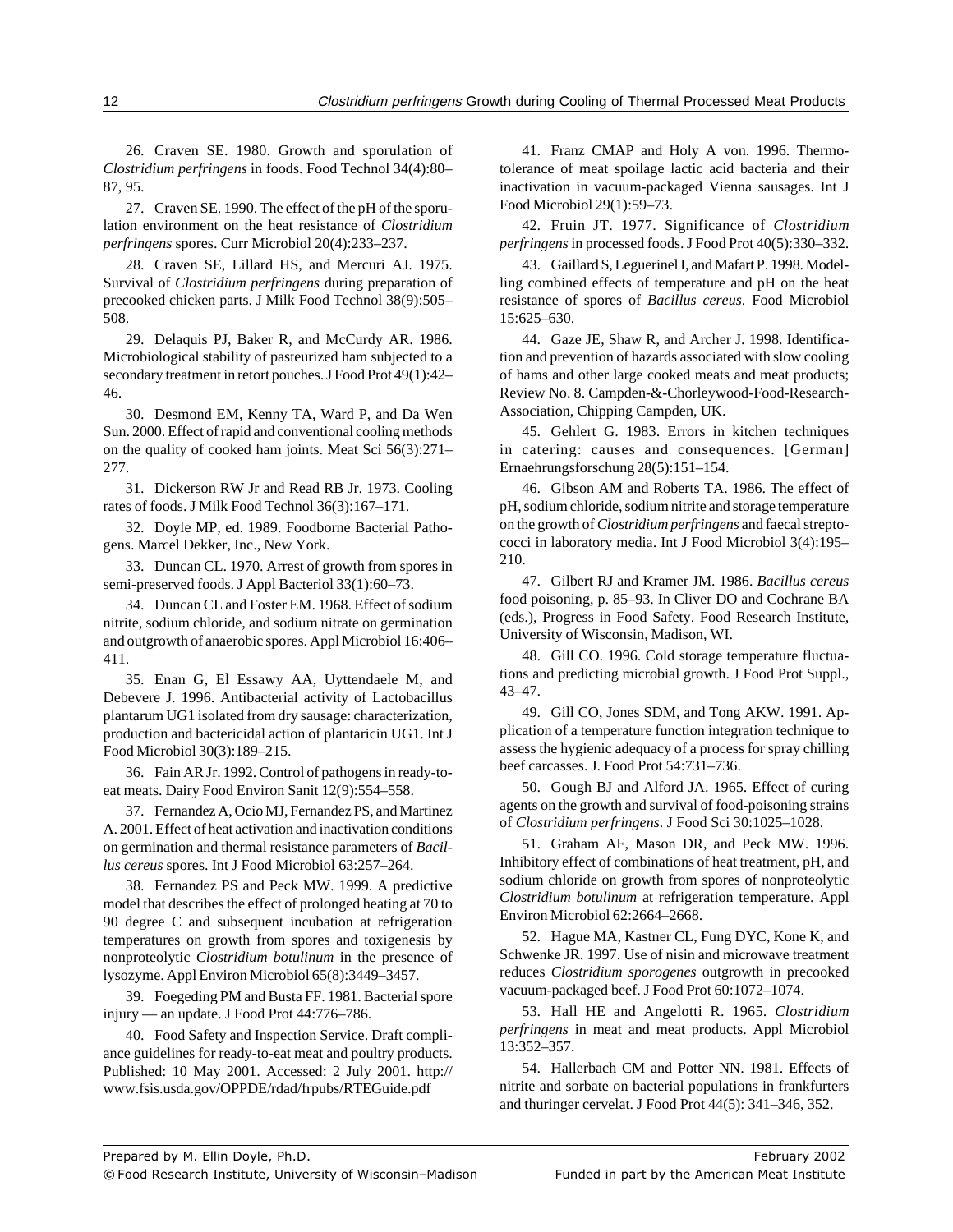55. Hauschild AHW, Hilsheimer R, Jarvis G, and Raymond DP. 1982. Contribution of nitrite to the control of *Clostridium botulinum* in liver sausage. J Food Prot 45(6):500–506.

56. Heredia NL, Garcia GA, Luevanos R, Labbe RG, and Garcia-Alvarado JS. 1997. Elevation of the heat resistance of vegetative cells and spores of *Clostridium perfringens* type a by sublethal heat shock. J Food Prot 60:998–1000.

57. Hintlian CB and Hotchkiss JH. 1987. Comparative growth of spoilage and pathogenic organisms on modified atmosphere-packaged cooked beef. J Food Prot 50:218–223.

58. Hu Z and Sun DW. 2000. CFD simulation of heat and moisture transfer for predicting cooling rate and weight loss of cooked ham during air-blast chilling process. J Food Engin 46(3):189–197.

59. Hyytiä-Trees E, Skyttä E, Mokkila M, Kinnunen A, Lindström M, Lähteenmäki L, Ahvenainen R, and Korkeala H. 2000. Safety evaluation of sous vide-processed products with respect to nonproteolytic *Clostridium botulinum* by use of challenge studies and predictive microbiological models. Appl Environ Microbiol 66(1):223–229.

60. Johnson KM and Busta FF. 1984. Heat-induced temperature sensitivity of outgrowing *Bacillus cereus* spores. Appl Environ Microbiol 47(4): 768–774.

61. Juneja VK, Call JE, Marmer BS, and Miller AJ. 1994. The effect of temperature abuse on *Clostridium perfringens* in cooked turkey stored under air and vacuum. Food Microbiol 11(3):187–193.

62. Juneja VK and Eblen BS. 1995. Influence of sodium chloride on thermal inactivation and recovery of nonproteolytic *Clostridium botulinum* type B strain KAP B5 spores. J Food Prot 58(7):813–816.

63. Juneja VK and Majka WM. 1995. Outgrowth of *Clostridium perfringens* spores in cook-in-bag beef products. J Food Safety 15(1):21–34.

64. Juneja VK and Marks HM. 1999. Proteolytic *Clostridium botulinum* growth at 12–48 degrees C simulating the cooling of cooked meat: development of a predictive model. Food Microbiol 16(6):583–592.

65. Juneja VK and Marmer BS. 1996. Growth of *Clostridium perfringens* from spore inocula in sous-vide turkey products. Int J Food Microbiol 32(1/2):115–123.

66. Juneja VK and Marmer BS. 1998. Thermal inactivation of *Clostridium perfringens* vegetative cells in ground beef and turkey as affected by sodium pyrophosphate. Food Microbiol 15:281–287.

67. Juneja VK, Marmer BS, and Call JE. 1996. Influence of modified atmosphere packaging on growth of *Clostridium perfringens* in cooked turkey. J Food Safety 16:141–150.

68. Juneja VK, Marmer BS, and Miller AJ. 1994.

Growth and sporulation potential of *Clostridium perfringens* in aerobic and vacuum-packaged cooked beef. J Food Prot 57(5):393–398.

69. Juneja VK, Marmer BS, Phillips JG, and Miller AJ. 1995. Influence of the intrinsic properties of food on thermal inactivation of spores of nonproteolytic *Clostridium botulinum*: development of a predictive model. J Food Safety 15:349–364.

70. Juneja VK, Marmer BS, Phillips JG, and Palumbo SA. 1996. Interactive effects of temperature, initial pH, sodium chloride, and sodium pyrophosphate on the growth kinetics of *Clostridium perfringens*. J Food Prot 59:963– 968.

71. Juneja VK, Novak JS, Eblen BS, and McClane BA. 2001. Heat resistance of *Clostridium perfringens* vegetative cells as affected by prior heat shock. J Food Safety 21:127– 139.

72. Juneja VK, Snyder OP Jr, and Cygnarowicz Provost M. 1994. Influence of cooling rate on outgrowth of *Clostridium perfringens* spores in cooked ground beef. J Food Prot 57(12):1063–1067.

73. Juneja VK and Snyder OP Jr Marmer BS. 1997. Potential for growth from spores of *Bacillus cereus* and *Clostridium botulinum* and vegetative cells of Staphylococcus aureus, Listeria monocytogenes, and Salmonella serotypes in cooked ground beef during cooling. J Food Prot 60:272–275.

74. Juneja VK, Whiting RC, Marks HM, and Snyder OP. 1999. Predictive model for growth of *Clostridium perfringens* at temperatures applicable to cooling of cooked meat. Food Microbiol 16(4):335–349.

75. Ketteringham L and James S. 1999. Immersion chilling of trays of cooked products. J Food Engin 40(4):259– 267.

76. Kilsby DC, Davies KW, McClure PJ, Adair C, and Anderson WA. 2000. Bacterial thermal death kinetics based on probability distributions: The heat destruction of *Clostridium botulinum* and Salmonella bedford. J Food Prot 63:1197–1203.

77. Labadie J, Boucheteil M, and Laroche M. 1984. Influence of heating beef at 55°C on the growth of *Clostridium perfringens* and Staphylococcus aureus [French] Zentr Bakt Mikro Hygi 1B; 178 (5/6) 542–550.

78. Labbe RG and Chang CA. 1995. Recovery of heatinjured spores of *Clostridium perfringens* types B, C and D by lysozyme and an initiation protein. Lett Appl Microbiol 21(5):302–306.

79. Labbe RG and Duncan CL. 1970. Growth from spores of *Clostridium perfringens* in the presence of sodium nitrite. Appl Microbiol 19(2):353–59.

80. Labbe RG and Huang TH. 1995. Generation times and modeling of enterotoxin-positive and enterotoxin-nega-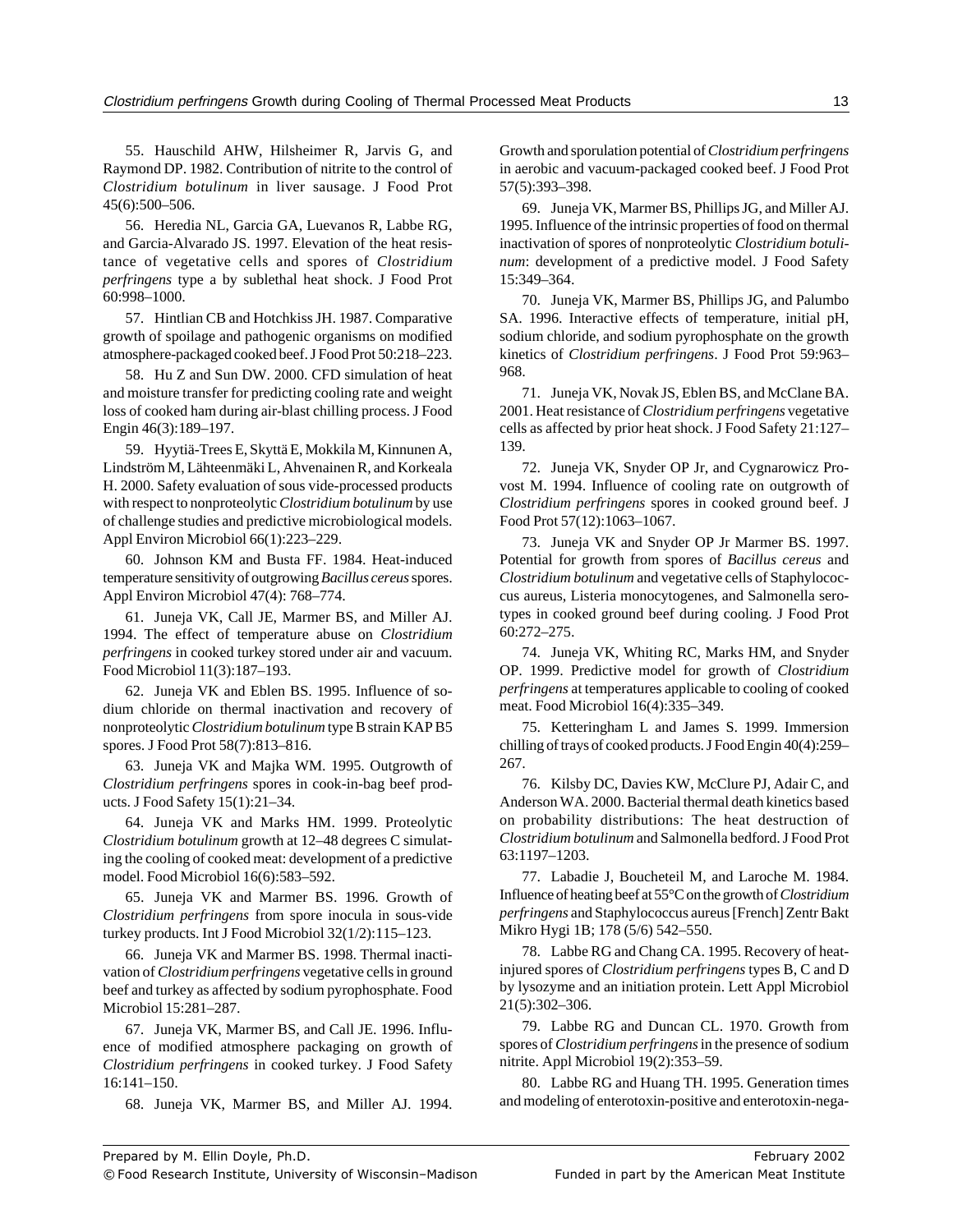tive strains of *Clostridium perfringens* in laboratory media and ground beef. J Food Prot 58:1303–1306.

81. Lee SH, Cassens RG, and Sugiyama H. 1978. Factors affecting inhibition of *Clostridium botulinum* in cured meats. J Food Sci 43:1371–1374.

82. Leguerinel I and Mafart P. 2001. Modelling the influence of pH and organic acid types on thermal inactivation of *Bacillus cereus* spores. Int J Food Microbiol 63:29– 34.

83. Lund BM, Baird-Parker TC, and e. Gould GW. 2000. The Microbiological Safety and Quality of Food. Aspen Publishers Inc. Gaithersburg, MD.

84. Mafart P, Couvert O, and Lequerinel I. 2001. Effect of pH on the heat resistance of spores — Comparison of two models. Int J Food Microbiol 63:51–56.

85. Mafart P and Leguerinel I. 1997. Modelling the heat stress and the recovery of bacterial spores. Int J Food Microbiol 37:131–135.

86. Mazas M, Martinez S, Lopez M, Alvarez AB, and Martin R. 1999. Thermal inactivation of *Bacillus cereus* spores affected by the solutes used to control water activity of the heating medium. Int J Food Microbiol 53:61–67.

87. McDonald K, Da Wen Sun, and Kenny T. 2000. Comparison of the quality of cooked beef products cooled by vacuum cooling and by conventional cooling. Lebensm Wiss Technol 33(1):21–29.

88. McDonald K and Sun DW. 2000. Vacuum cooling technology for the food processing industry: a review. J Food Engin 45(2):55–65.

89. McDonald K and Sun DW. 2001. Effect of evacuation rate on the vacuum cooling process of a cooked beef product. J Food Engin. 48:195–202.

90. Mead PS, Slutsker L, Dietz V, McCaig LF, Bresee JS, Shapiro C, Griffin PM, and Tauxe RV. 1999. Foodrelated illness and death in the United States. Emerg Infect Dis 5:607–625.

91. Molin N and Snygg BG. 1967. Effect of lipid materials on heat resistance of bacterial spores. Appl Microbiol 15:1422–1426.

92. Morera J, Rodriguez E, and Gamboa M del M. 1999. *Clostridium perfringens* in pork sausages from the metropolitan area, Costa Rica. Arch Latinoamer Nutr 49(3):279–282.

93. Murrell WG and Scott WJ. 1966. The heat resistance of bacterial spores at various water activities. J Gen Microbiol 43:411–425.

94. Nolan EJ. 1986. Chilling time estimates for cooked roast beef when using a liquid coolant. Fleischwirtschaft 66(11):1625–1626.

95. Nolan EJ. 1987. Calculation of an approximate cooling curve for cooked roast beef. J Food Process Engin 9(4):247–263.

96. Peck MW and Fernandez PS. 1995. Effect of lysozyme concentration, heating at 90 degree C, and then incubation at chilled temperatures on growth from spores of non-proteolytic *Clostridium botulinum*. Lett Appl Microbiol 21(1):50–54.

97. Peck MW, Lund BM, Fairbairn DA, Kaspersson AS, and Undeland PC. 1995. Effect of heat treatment on survival of, and growth from, spores of nonproteolytic *Clostridium botulinum* at refrigeration temperatures. Appl Environ Microbiol 61:1780–1785.

98. Peleg M and Cole MB. 2000. Estimating the survival of *Clostridium botulinum* spores during heat treatments. J Food Prot 63:190–195.

99. Pivnick H, Barnett HW, Nordin HR, and Rubin LJ. 1969. Factors affecting the safety of canned, cured, shelfstable luncheon meat inoculated with *Clostridium botulinum*. Can Inst Food Technol J 2:141–148.

100. Reichert JE and Thumel H. 1986. Cooling rate of sausages. [German] Fleischerei 37(2):73–75.

101. Riha WE and Solberg M. 1975. *Clostridium perfringens* inhibition by sodium nitrite as a function of pH, inoculum size and heat. J Food Sci 40:439–442.

102. Robach MC. 1979. Effect of processing variables on the outgrowth of *Clostridium sporogenes* PA 3679 spores in comminuted meat cured with sorbic acid and sodium nitrite. Appl Environ Microbiol 38:846–849.

103. Roy RJ, Busta FF, and Thompson DR. 1981. Thermal inactivation of *Clostridium perfringens* after growth at several constant and linearly rising temperatures. J Food Sci 46(5):1586–1591.

104. Sarker MR, Shivers RP, Sparks SG, Juneja VK, and McClane BA. 2000. Comparative experiments to examine the effects of heating on vegetative cells and spores of *Clostridium perfringens* isolates carrying plasmid genes versus chromosomal enterotoxin genes. Appl Environ Microbiol 66(8):3234–3240.

105. Sarker MR, Shivers RP, Sparks SG, Juneja VK, and McClane BA. 2000. Comparative experiments to examine the effects of heating on vegetative cells and spores of *Clostridium perfringens* isolates carrying plasmid enterotoxin genes versus chromosomal enterotoxin genes (vol 66, pg 3234, 2000). Appl Environ Microbiol 66:5549.

106. Sauter EA, Kemp JD, and Langlois BE. 1977. Effect of nitrite and erythorbate on recovery of *Clostridium perfringens* spores in cured pork. J Food Sci 42(6):1678– 1679.

107. Scannell AGM, Ross RP, Hill C, and Arendt EK. 2000. An effective lacticin biopreservative in fresh pork sausage. J Food Prot 63(3):370–375.

108. Shigehisa T, Nakagami T, and Taji S. 1985. Influence of heating and cooling rates on spore germination and growth in *Clostridium perfringens* in media and in roast